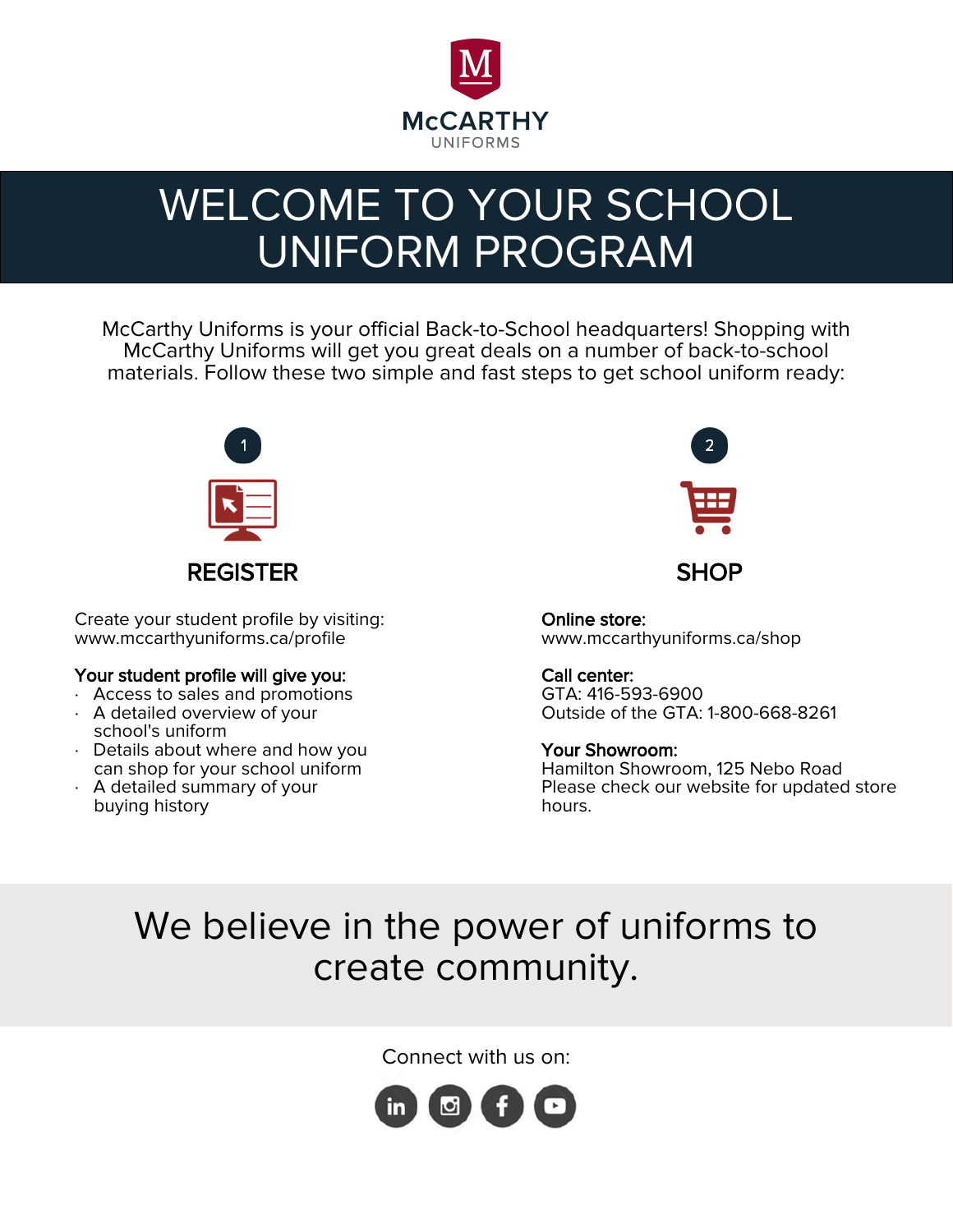

Uniform Guide

2021/22

McCarthy Uniforms is pleased to be part of your learning journey. Check out your school e-store for more information on ways you can bundle and save up to 20%.

| <b>PRODUCT</b>                                                 | <b>COLOUR</b> | <b>GRADES</b> | <b>PRICE</b>      |
|----------------------------------------------------------------|---------------|---------------|-------------------|
| TOPS                                                           |               |               |                   |
| <b>BLOUSES</b>                                                 |               |               |                   |
| * 3/4 Sleeve French Cut Embroidered Blouse                     | <b>WHT</b>    | $6-12$        | \$35.99 - \$39.99 |
| <b>GOLF SHIRTS</b>                                             |               |               |                   |
| * Short Sleeve Pique Embroidered Golf Shirt                    | <b>NVY</b>    | $6-12$        | $$28.99 - $32.99$ |
| * Short Sleeve Pique Embroidered Golf Shirt                    | <b>WHT</b>    | $6-12$        | \$28.99 - \$32.99 |
| * Short Sleeve Pique Embroidered Golf Shirt                    | <b>NVY</b>    | $6-12$        | \$28.99 - \$32.99 |
| * Short Sleeve Pique Embroidered Golf Shirt                    | <b>WHT</b>    | $6-12$        | $$28.99 - $32.99$ |
| * Short Sleeve Performance Embroidered Golf Shirt              | <b>NVY</b>    | $6-12$        | \$29.99 - \$32.99 |
| * Long Sleeve Pique Embroidered Golf Shirt                     | <b>NVY</b>    | $6-12$        | \$31.99 - \$35.99 |
| <b>SHIRTS</b>                                                  |               |               |                   |
| * Long Sleeve Embroidered Oxford Shirt with Button Down Collar | <b>WHT</b>    | $6-12$        | \$35.99 - \$39.99 |
| <b>BOTTOMS</b>                                                 |               |               |                   |
| <b>BRANDED ACCESSORIES</b>                                     |               |               |                   |
| Kilt Pin                                                       | <b>SIL</b>    | $6-12$        | \$3.49            |
| KILTS/X-KILTS/SKIRTS                                           |               |               |                   |
| * Black/Grey/White Plaid X-Kilt - Youth                        | <b>BLK</b>    | $6-12$        | \$89.99           |
| * Black/Grey/White Plaid X-Kilt                                | <b>BLK</b>    | $6-12$        | \$96.99           |
| <b>PANTS</b>                                                   |               |               |                   |
| * Flat Front Dress Pant - Boys/Mens                            | <b>CHR</b>    | $6-12$        | \$54.99           |
| * Flat Front Dress Pant - Ladies                               | <b>CHR</b>    | $6-12$        | \$54.99           |
| * Flat Front Dress Pant - Youth                                | <b>CHR</b>    | $6 - 8$       | \$44.99           |
| <b>WALKING SHORTS</b>                                          |               |               |                   |
| <b>Walking Shorts - Mens</b>                                   | <b>KHA</b>    | $6-12$        | \$34.99           |
| <b>Walking Shorts</b>                                          | <b>KHA</b>    | $6-12$        | \$34.99           |
| Classic Comfort Twill Short - Youth                            | <b>KHA</b>    | $6 - 8$       | \$29.99           |
| SWEATERS                                                       |               |               |                   |
| <b>PULLOVERS</b>                                               |               |               |                   |
| * V-Neck Embroidered Pullover (New Add For SEPT 2021)          | <b>NVY</b>    | $6-12$        | \$42.99           |
| <b>SWEAT TOPS</b>                                              |               |               |                   |
| * Full Zip Embroidered Sweat Top                               | <b>NVY</b>    | $6-12$        | \$53.99           |
| * Full Zip Embroidered Sweat Top                               | <b>NVY</b>    | $6-12$        | \$53.99           |
| * Full Zip Embroidered Sweat Top, Youth                        | <b>NVY</b>    | $6 - 8$       | \$52.99           |
| <b>ACCESSORIES</b>                                             |               |               |                   |
| <b>BELTS</b>                                                   |               |               |                   |
| Belt                                                           | <b>BLK</b>    | $6-12$        | \$19.99           |
| <b>HOSIERY</b>                                                 |               |               |                   |
| Knee Socks-3 Pack                                              | <b>NVY</b>    | $6-12$        | \$17.95           |
| Tights-2 Pack                                                  | <b>NVY</b>    | $6-12$        | \$19.95           |
| Dress Socks-3 Pack                                             | <b>NVY</b>    | $6-12$        | \$17.95           |
|                                                                |               |               |                   |

Our online store and showrooms have a variety of school accessories including socks, knapsacks and jackets. At select times during the year, promotions, giveaways and coupons will be featured.

## COMMENTS